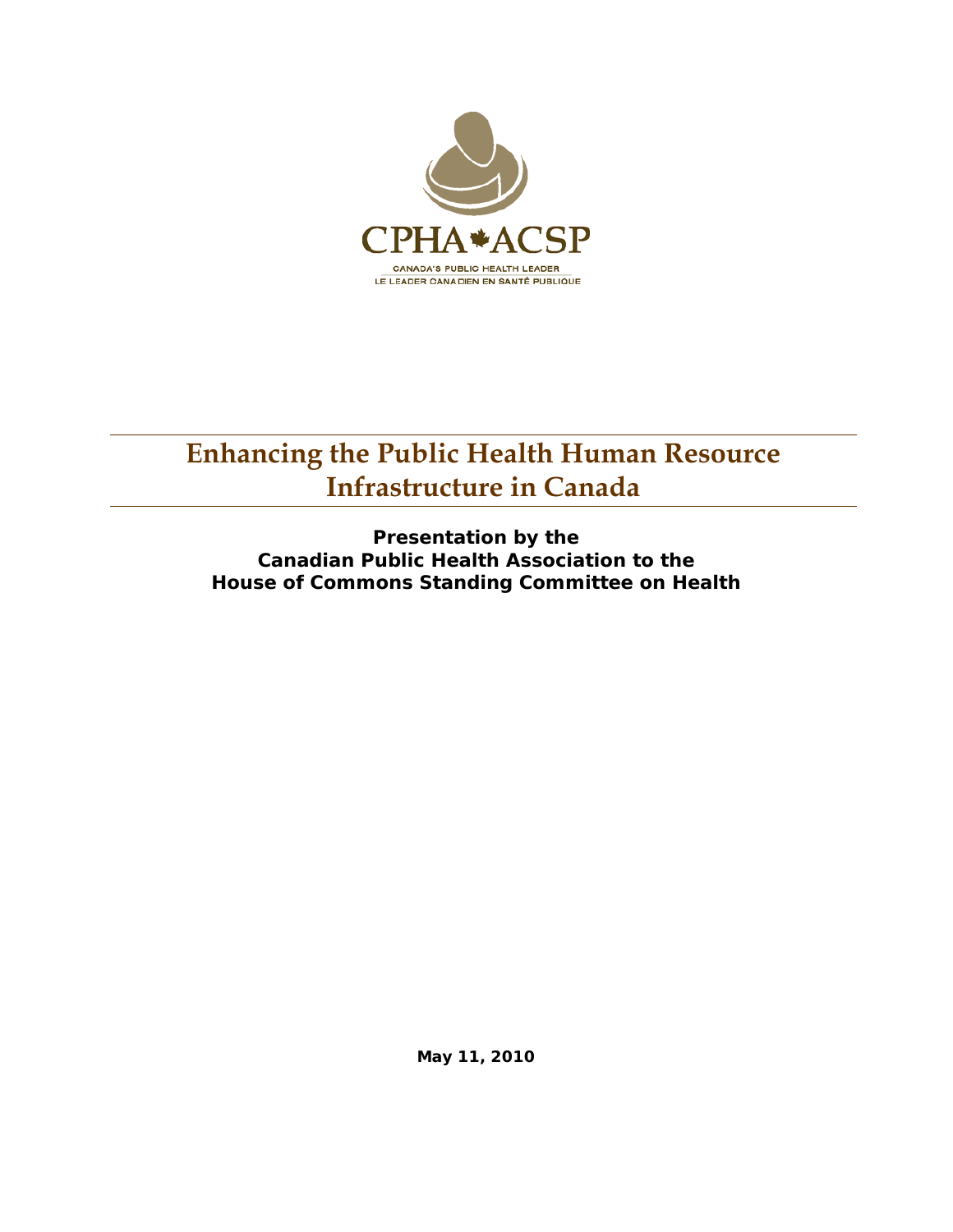The Canadian Public Health Association is a national, independent, not-for-profit, voluntary association representing public health in Canada with links to the international public health community. CPHA's members believe in universal and equitable access to the basic conditions which are necessary to achieve health for all Canadians.

CPHA's mission is to constitute a special national resource in Canada that advocates for the improvement and maintenance of personal and community health according to the public health principles of disease prevention, health promotion and protection and healthy public policy.

Copyright © 2010

Canadian Public Health Association

Permission is granted for non-commercial reproduction only.

Cette publication est aussi disponible en français.

For more information, contact: Canadian Public Health Association 400–1565 Carling Avenue, Ottawa, Ontario K1Z 8R1 Tel: 613-725-3769 Fax: 613-725-9826<br>E-mail: <u>info@cpha.ca www.cpha.ca</u> E-mail: info@cpha.ca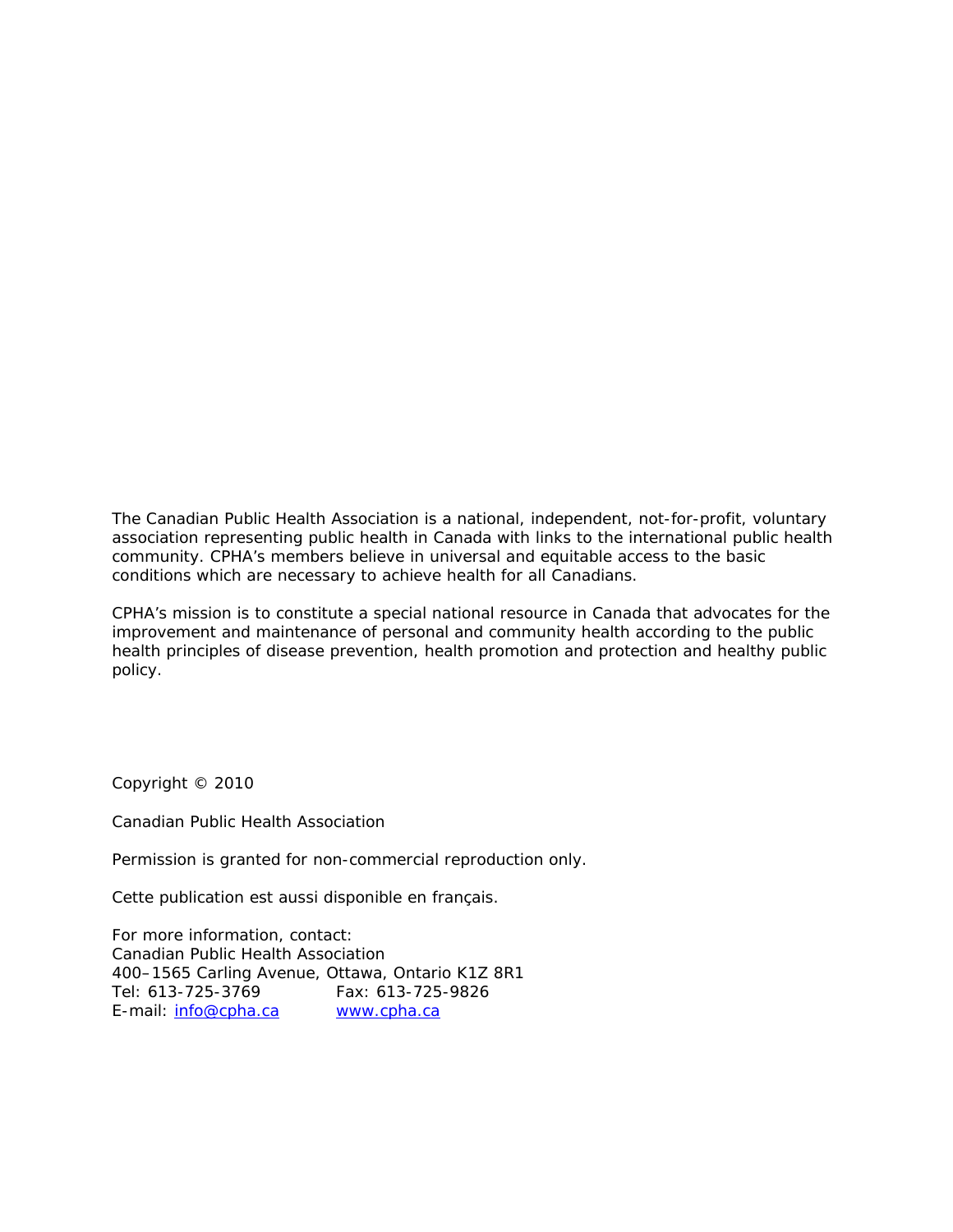#### **Executive Summary**

There has been an active discourse in Canada over the past 45 years about the development and enhancement of the country's health human resources. Recent reports have endorsed an enhanced health human resource planning strategy for public health. One of the critical elements of a strong, sustainable and effective public health system is the specialized professionals and practitioners who prevent disease and injury, and promote and protect the health of all Canadians. The country's public health workforce also needs to be able to respond to emergency situations and simultaneous multiple public health events. A

failure to invest in maintaining a surge capacity will result in a workforce that is under-resourced between crises, stretched to the breaking point during crises, and unable to respond to deferred or delayed public health needs after a crisis.

Some progress has been made in recent years to address the public health human resources issue. These include the development of a framework for public health human resources (*Building the Public Health Workforce for the 21st Century: A Pan-Canadian Framework for Public Health Human Resources* 

*The idea that health systems are unable to function without workers sounds remarkably obvious, but the realization that the workforce is critical to saving lives is often taken for granted and/or ignored…not enough is known about the demographics of health workers due to an absence of standard definitions for those workers and a lack of methods to accurately assess the size and composition of this workforce.* 

World Health Organization *World Report on Knowledge for Better Health: Strengthening Health Systems*  2004

*Planning*), the elaboration and release of Core Competencies for Public Health in Canada, and the establishment of several Schools of Public Health. The federal government, through the Standing Committee on Health focus on the development of health human resources, is demonstrating leadership and a commitment to move forward on this issue.

As many health organizations and associations have remarked over the past few years, including in testimony before the Standing Committee on Health, although the federal government has invested many millions of dollars on health human resource studies, commissions and the like, a population health needs-based health human resources planning strategy that puts the right people, adequately resourced, in the right place at the right time to do the right thing, is lacking. There is an urgent need for long term investment to create a uniform public health system across Canada.

The Canadian Public Health Association (CPHA) is Canada's leading civil society voice dedicated exclusively to public health. CPHA supports the full implementation of the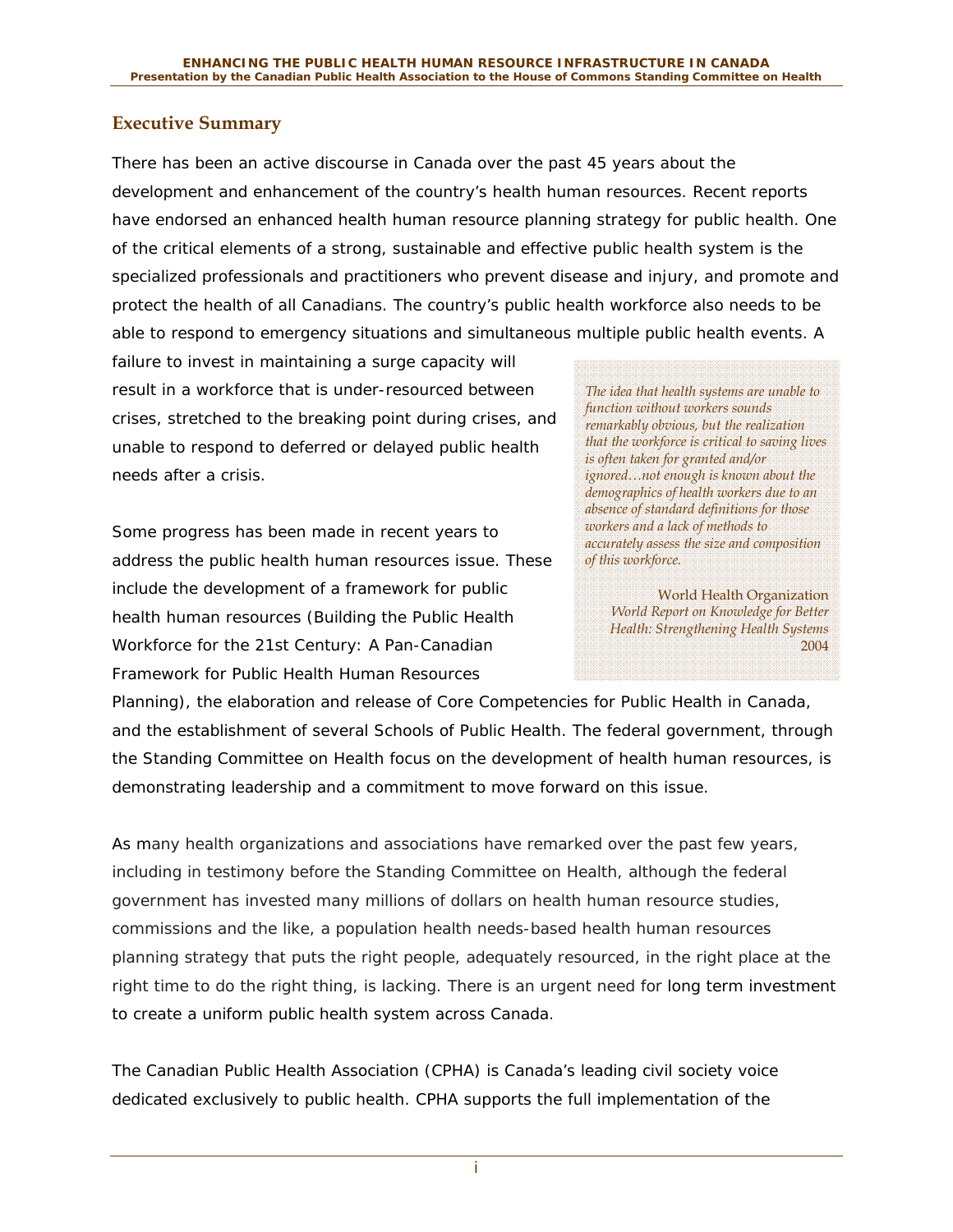#### **ENHANCING THE PUBLIC HEALTH HUMAN RESOURCE INFRASTRUCTURE IN CANADA Presentation by the Canadian Public Health Association to the House of Commons Standing Committee on Health**

proposed *Pan-Canadian Framework for Public Health Human Resources Planning*. There remain, however, several critical elements and issues that warrant particular attention. These include taking stock about the application of the Framework, promoting common approaches across the country and sustained investment in public health strategies, approaches and practice, putting into place the conditions and mechanisms to support public health as a career choice, and addressing the capacity of the public health system to deal with multiple events simultaneously (its "surge capacity").

*No attempt to improve public health will succeed that does not recognize the fundamental importance of providing and maintaining in every local health agency across Canada an adequate staff of highly skilled and motivated public health professionals. Our national aim should be to produce a cadre of outstanding public health professionals who are adequately qualified and compensated, and who have clear roles, responsibilities and career paths. Without urgent implementation of a public health human resources strategy, that aim cannot be achieved.* 

*Learning from SARS: Renewal of Public Health in Canada. A Report of the National Advisory Committee on SARS and Public Health*  October 2003

CPHA proposes six recommendations for the federal government's consideration:

- 1. The implementation of the pan-Canadian public health human resources strategy;
- 2. The definition about what constitutes a pan-Canadian public health approach and public health practice;
- 3. F/P/T investment in continuing education and other training opportunities for public health practitioners;
- 4. Expansion of federally-funded scholarship programs to students pursuing studies in the health sciences and particularly in public health/population health;
- 5. Ensuring that the public health system has sufficient surge capacity to respond in a timely fashion to emergency situations and simultaneously able to deliver "regular" public health services; and,
- 6. The F/P/T institute a new pan-Canadian funding mechanism in support of public health.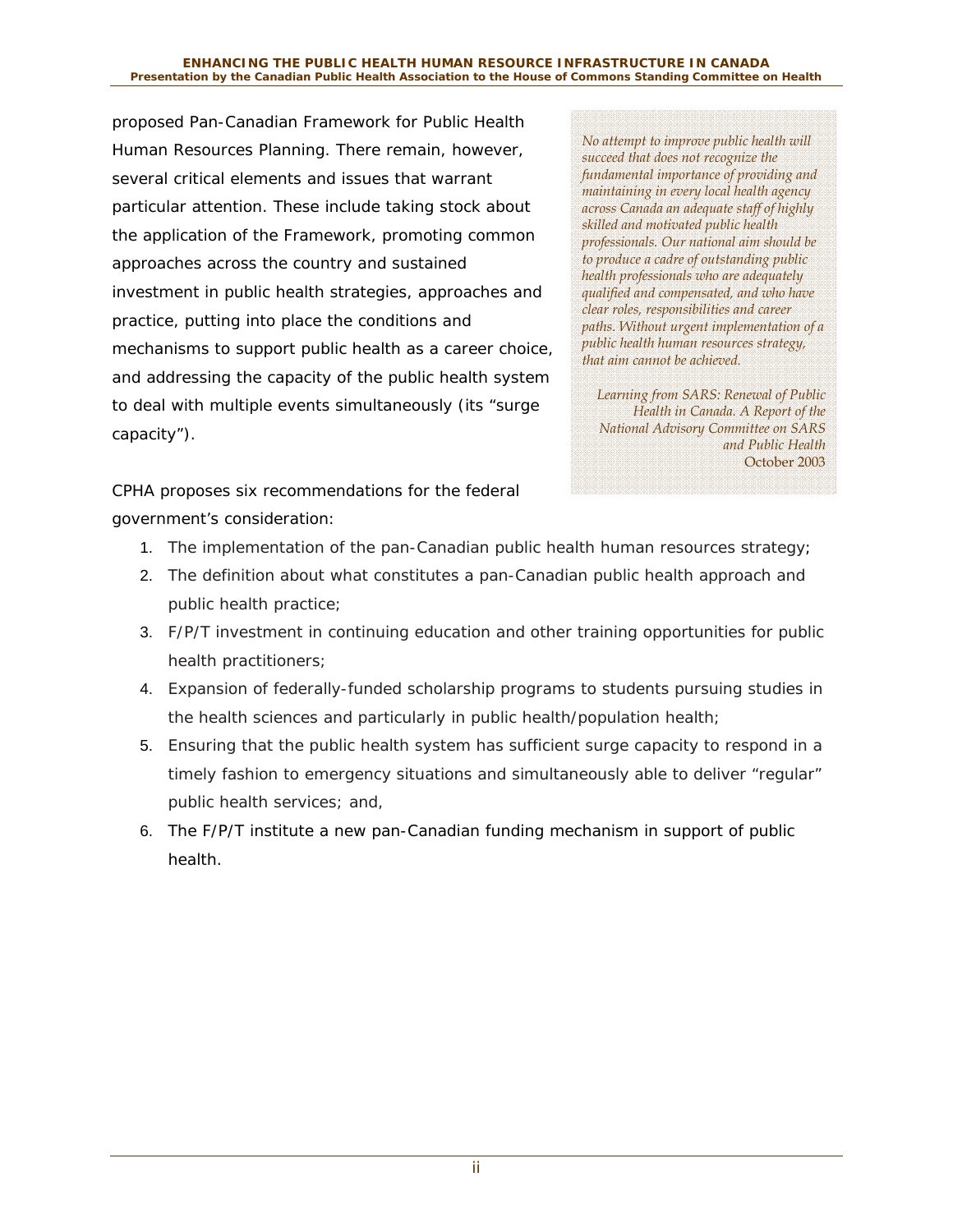### **What is public health? The long and short of it**

The publicly-funded health system in Canada is highly valued by Canadians and is held up as a model in and for other countries. A health system includes all actors, organizations, institutions and resources whose primary purpose is to improve health.<sup>1</sup> Much of the attention and most of the investment made by the federal, provincial and territorial governments is directed at the "health care" component of this system, because of the acute and episodic nature of illness and the need for treatment.

An approach that focuses on health promotion, disease and injury prevention, health protection and population health surveillance – the hallmarks of public health, a critical component of the health system – can achieve better health outcomes for Canadians, is cost-effective, and is the foundation for a sustainable health system. The health promotion, prevention and protection aspects of public health are particularly important as up to 80% of the current burden of disease in Canada is due to chronic diseases, the vast majority of which are preventable.<sup>ii</sup> In the long run, investing in the "up-

*…the best way to guarantee public health capacity … is to ensure that the public health system has a strong baseline capacity – a highly qualified workforce with transferable skills or competencies that can be called upon in times of need.* 

Dr. Cordell Neudorf Chair of the CPHA Board of Directors September 2009

stream" population-based public health components of the health system is more costeffective than continually increasing support to the "down-stream" (emergency and acute care services) components.<sup>iii</sup> It serves to reduce the anticipated burden on these services.

Our lives depend on a fully-resourced, well-functioning and effective public health infrastructure. As noted recently by Canada's Chief Public Health Officer, health promotion, disease prevention and health protection capacity can be built and maintained through collective will and leadership and by cultivating a whole-of-society approach. Public health is about more than being able to respond effectively and in a timely fashion to the factors that affect our health – it is keeping the population healthy so that the impact of conditions that affect human health can be mitigated. Our goal is to be the healthiest nation with the smallest gaps in health.<sup>iv</sup>

## **A brief history of public health human resource discussions in Canada**

One of the critical elements of a strong, sustainable and effective public health system is the specialized professionals and practitioners who prevent disease and injury, and promote and protect the health of all Canadians. There was a strong recognition early on in Canada that the public/population health approach was the crucial foundation of the health care system.

Canada has a long history of commissions and other bodies tasked with examining the issue of health sector human resources in Canada. Consideration of workforce needs and issues pertaining specifically to the public health sector is a recent development. A 1994 expert working group meeting on emerging infectious disease issues called for the development of a national strategy on the capacity of the health system to respond to emerging and recurrent infectious diseases. <sup>V</sup> Public health capacity was a focus of the Federal/Provincial/ Territorial Advisory Committee on Population Health (2001).<sup>vi</sup> Although this body did not make any recommendations specific to the public health workforce, a brief submitted by the Canadian Public Health Association (CPHA) noted the lack of systematic planning of public health human resources and recommended the formulation of a national strategy for public health human resources planning and development.<sup>vii</sup>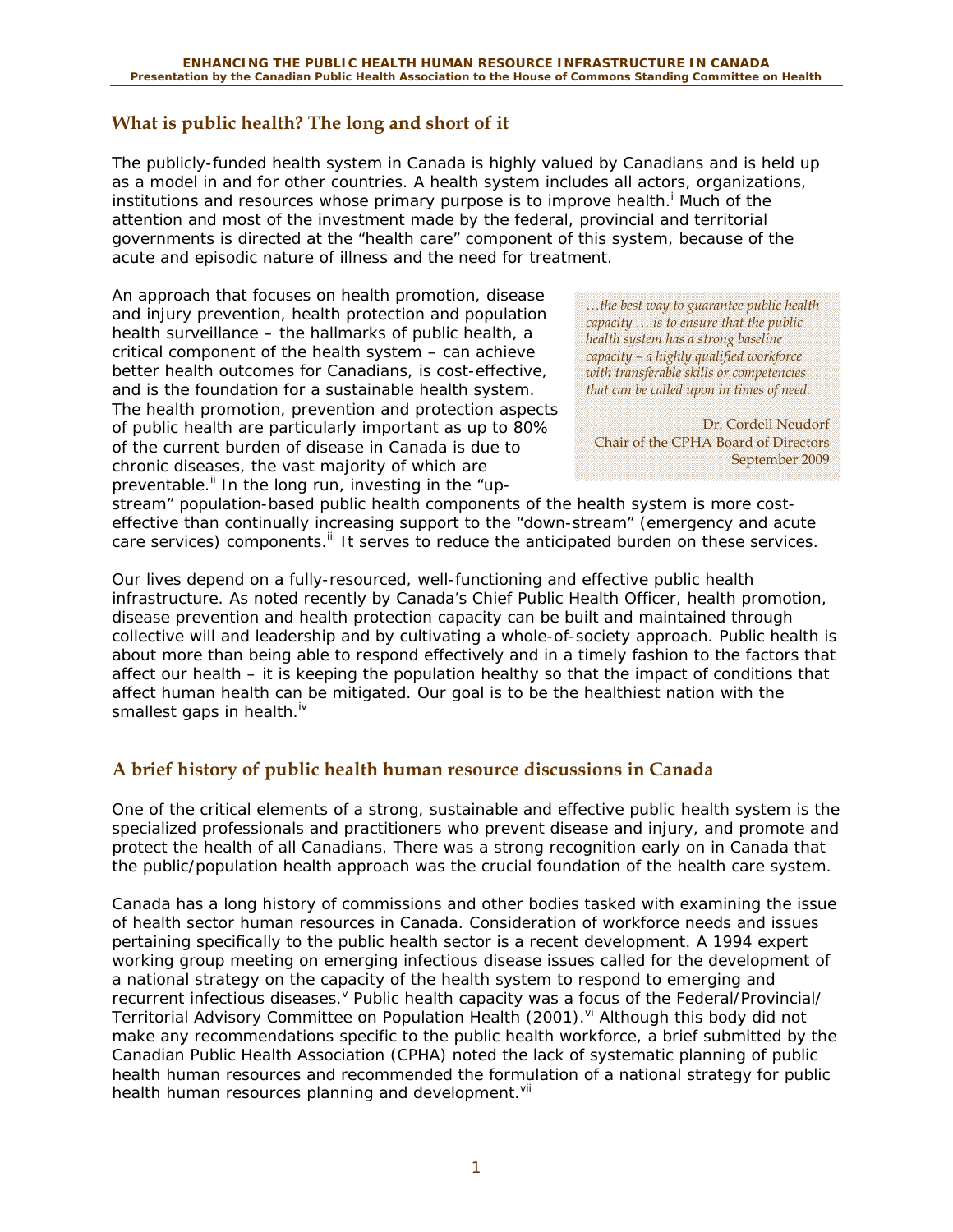Although the National Forum on Health Care (1997) and the Romanow Commission (2002) did not look specifically at public health workforce issues, a recommendation for an expansion in health professional enrolment and the establishment of a virtual school of public health was made in a response by a Senate standing committee in 2003.<sup>viii</sup> The "Kirby" Commission" also called for the formulation of a plan for the rapid deployment of a fully trained "reserve" of health professionals during health emergencies.

It was a series of public health incidents early in the 21<sup>st</sup> century (the water quality situations in Walkerton and North Battleford, and the SARS outbreak, to name a few) which seem to have increased interest in and discussion about public health human resource planning and development. In 2003, the "Naylor Report" called for the formulation of a Pan-Canadian Public Health Human Resources Strategy through which the federal and provincial/territorial governments would invest funds and take leadership in the development and expansion of a public health workforce in Canada. The National Advisory Committee on SARS and Public Health maintained

*"No attempt to improve public health will succeed that does not recognize the fundamental importance of providing and maintaining in every local health agency across Canada an adequate staff of highly skilled and motivated public health professionals. Our national aim should be to produce a cadre of outstanding public health professionals who are adequately qualified and compensated, and who have clear roles, responsibilities and career paths."* 

> Learning from SARS: Renewal of Public Health in Canada

that every local health agency across Canada had to be adequately staffed with appropriately skilled and motivated public health professionals.<sup>ix</sup>

A national consultation on health human resource infrastructure development in Canada hosted by the Health Council of Canada in 2005 noted that:

- (i) although a fair amount is known about nurses (the largest group of health professionals in Canada at the time) and physicians, relatively little is known about the many other groups and professions who make up almost half of the country's health care system workers, and
- (ii) Canada is not self-sufficient in training health professionals.

One of the consultation's important recommendations was its advocacy of a population health approach as the basis for building forecasting tools to plan for health human resource requirements.<sup>x</sup>

Building on the recommendations from the 2002 and 2003 federal government commissions, the First Minister's Accord on Health Care Renewal and the 2004 Ten-Year Plan to Strengthen Health Care committed the federal and provincial/territorial governments to work together to improve health human resources planning and management.<sup>xi</sup> An outcome was the request by the Deputy Ministers of Health to the Advisory Committee on Health Delivery and Human Resources to prepare a framework for health human resource planning. The subsequent *Framework for Collaborative Pan-Canadian Health Human Resource Planning* and an associated action plan were endorsed by the FPT Health Ministers in September 2005 (revised in March 2007)<sup>xii</sup>. In October of that same year, a pan-Canadian framework for the planning of public health human resources was released.<sup>xiii</sup>

In summary, public health human resources have been repeatedly noted for their deficit and calls for planning and infrastructure development have ensued. But, as will be shown, action has been slow.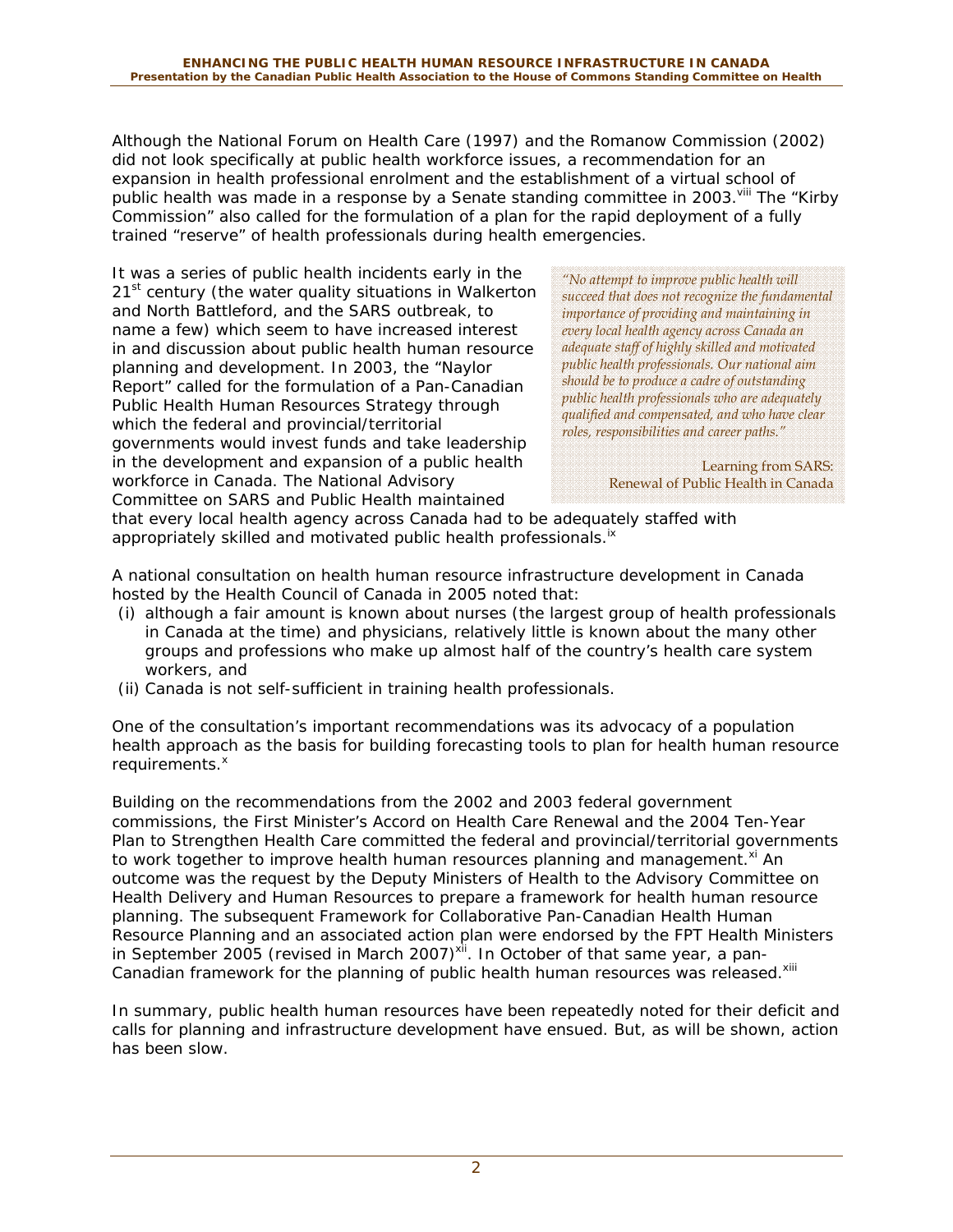#### **Positions/Statements on Public Health Human Resources/Infrastructure**

Many health professions' organizations and colleges have advocated for an expansion and additional investment in health human resources.<sup>xiv, xv, xvi</sup> The Canadian Public Health Association (CPHA) has a long history of constructive suggestions for the enhancement of an adequately-resourced public health workforce both for the publicly funded health care system and for the public health system specifically. Over the past several years, CPHA has prepared several statements and presented briefs for federal commissions and working groups on this issue. In 2000, CPHA commissioned a Board of Directors Discussion Paper on the future of public health in Canada.<sup>xvii</sup> The following year, based on the findings and recommendations from this report, CPHA submitted a brief to the Federal/Provincial/ Territorial Advisory Committee on Population Health noting the lack of systematic planning of public health human resources and recommended the formulation of a national strategy for public health human resources planning and development.<sup>xviii</sup>

The issue of public health human resource development, deployment and sustainability ranks very high among Canada's public health community in terms of priority issues upon which CPHA should focus its attention and resources over the next years.  $x$ <sup>xix, xx</sup> CPHA, in its own stead and in collaboration with other organizations, has called on several occasions for investment by the federal government to expand the public health workforce and for the development and application of a pan-Canada public health human resource strategy. In its pre-budget brief to the Standing Committee on Finance (October 2005), CPHA called "to allocate sufficient funds, through the Public Health Agency of Canada, to enable Human Resources and Skills Development Canada to conduct a multidisciplinary sectoral study of Canada's public health workforce and the development of a long-term strategy for its renewal and sustainability". XXI

CPHA remarked in its response to the federal government's 2008 Budget the failure in previous budgets to earmark funds for a comprehensive improvement of Canada's public health infrastructure, including the development and resourcing of public health human resources, although this was a principal recommendation from the Naylor Report.<sup>xxii</sup> In

There are significant gaps in this budget. Despite being a principal recommendation from the Naylor Report in 2003, this year's budget once again fails to earmark funds for a comprehensive improvement of Canada's public health infrastructure. This is particularly disappointing given the emphasis on developing public health infrastructure and human resources to increase Canada's capacity, both at home and abroad, as expressed in both the Public Health Agency of Canada's *Strategic Plan: Information. Knowledge. Action* and in Industry Canada's *Mobilizing Science and Technology to Canada's Advantage*.

An effective and functional pan-Canadian public health system requires continued and substantial investment. It requires capable leadership and stewardship, qualified and resourced public health professionals, practitioners and allied workers, an effective and expanding human resource base, reliable public health surveillance and data analysis capacity and the means to transform the data into relevant and timely public policy, programs and services, and adequate supporting infrastructure. The lack of "new money" earmarked for public health is of serious concern.

CPHA Response to 2008 Federal Budget. *Budget 2008: A passing grade for the public's health?* March 2008

its August 2009 brief to the Standing Committee on Finance, CPHA repeated its call for federal leadership and investment in the development and expansion of the country's public health human resource infrastructure through a large-scale federal investment to expand the country's health human resource infrastructure, and that, at a minimum, the budget be increased for the Canada Graduate Scholarship Program, including an increase in the scholarship budget allocated to the Canadian Institutes of Health Research (CIHR) to enhance its capacity to support scholarships for public/population health degrees.<sup>xxiii</sup>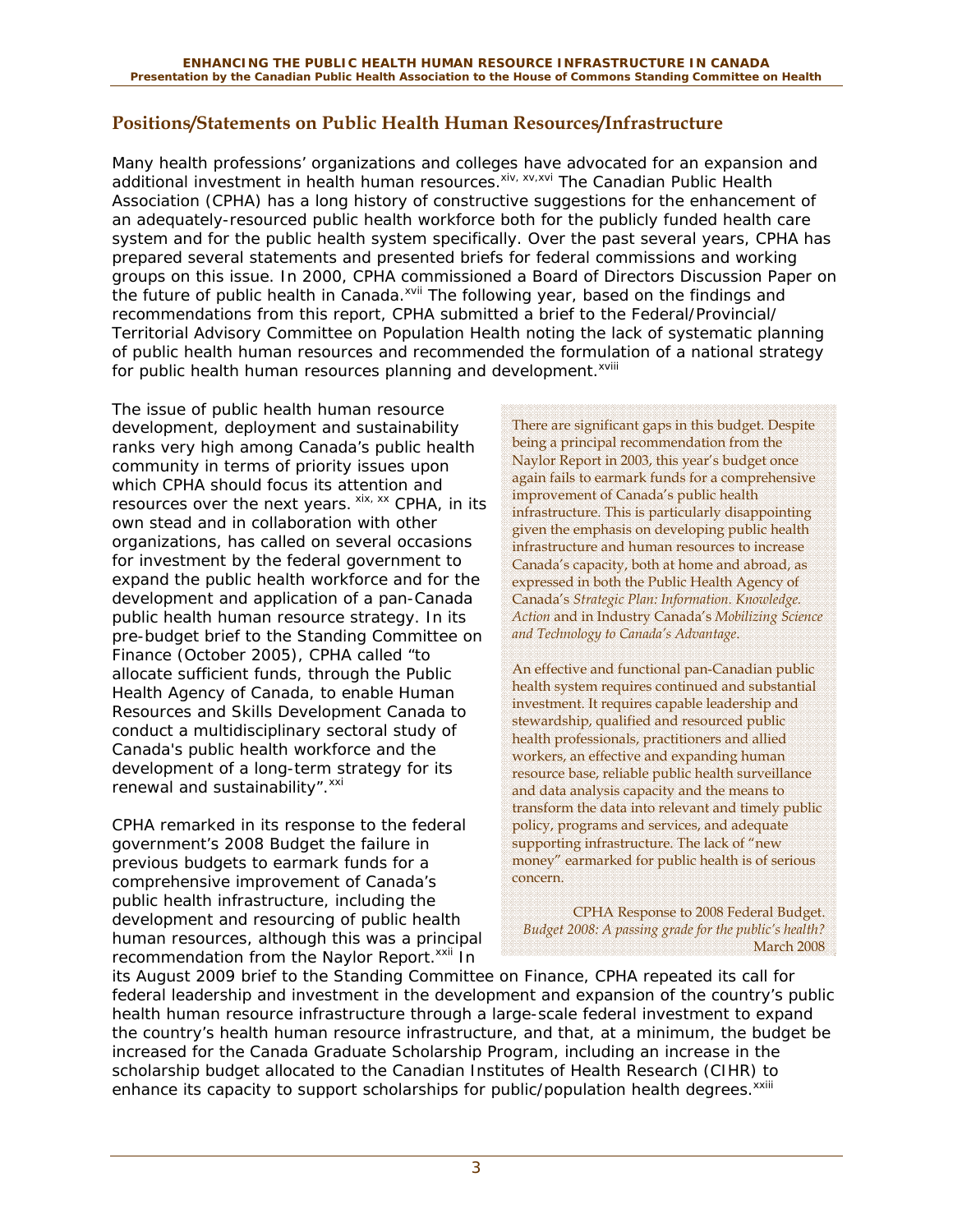Perhaps the most detailed calls for federal action on investing in and taking a leadership role in moving forward on an action plan for the development, deployment and resourcing of a public health workforce was enunciated in the statements prepared by the Coalition for Public Health in the 21<sup>st</sup> Century (CCPH21) as a backgrounder for all candidates at the time of the 2008 federal election. xxiv xxv<sub>i</sub> xxvi In its statement, CCPH21 noted the federal government's efforts to address the issue through the development of a framework for public health human resources planning and as well the release the previous year of the first version of an on-line continuing education resource *Core Competencies for Public Health in Canada: Release 1.0.* CCPH21 called for a significant expansion of public health human resources, with a recommended plan of action to achieve this:

- Implement all strategies identified in *Building the Public Health Workforce for the 21st Century: A Pan-Canadian Framework for Public Health Human Resources Planning;*
- Develop a long-term strategy for the renewal and sustainability of public health, beginning with a study of current skills, knowledge and practices that includes an assessment of the ability of various health professions to work collaboratively (interprofessional preparation and practice). This workforce development plan should be developed and guided by a task force of representative organizations, institutions and experts;
- Increase recruitment and retention of public health practitioners to meet Canada's geographically diverse demands on public health services and expertise;
- Enhance federally-funded programs to expand public health training/education;
- Increase collaborative partnerships between pan-Canadian public health personnel and educational institutions;
- Expand public health human resources by extending existing scholarships/grants;
- Create a pan-Canadian, multi-sectoral public health human resources strategy to include a national secretariat to develop better baseline information about the workforce and enhance competence as well as a joint task force to advise on public health human resources; and,
- Ensure coordination between Federal/Provincial/Territorial governments, educational institutions and community practice in order to translate public health policy, education and delivery into relevant clinical training, standards of practice, and capacity in all health settings.

*If we are going to prepare for crises, public health needs to have a bit of surge capacity, like the rest of the system. Without investing in that surge capacity, what you end up with is a workforce that is under-resourced even between crises, and then during crises, having all that prevention and promotion activity completely stopping.* 

> Dr. Cordell Neudorf Chair of the CPHA Board of Directors quoted in *The Gazette*, October 31, 2009

### **Where are we now?**

Some progress has been made in addressing the public health human resources issue. The development of a framework for public health human resources (*Building the Public Health Workforce for the 21st Century: A Pan-Canadian Framework for Public Health Human Resources Planning*) provides a clear and well-articulated framework for expanding and increasing the capacity of the country's public health workforce. The Core Competencies for Public Health in Canada, released in April 2008, provide an on-line "one-stop shopping" portal for 36 core competencies for public health. Several Schools of Public Health have been established at various Canadian universities. The federal government, through the Standing Committee on Health focus on the development of health human resources, is demonstrating leadership and a commitment to move forward on this issue.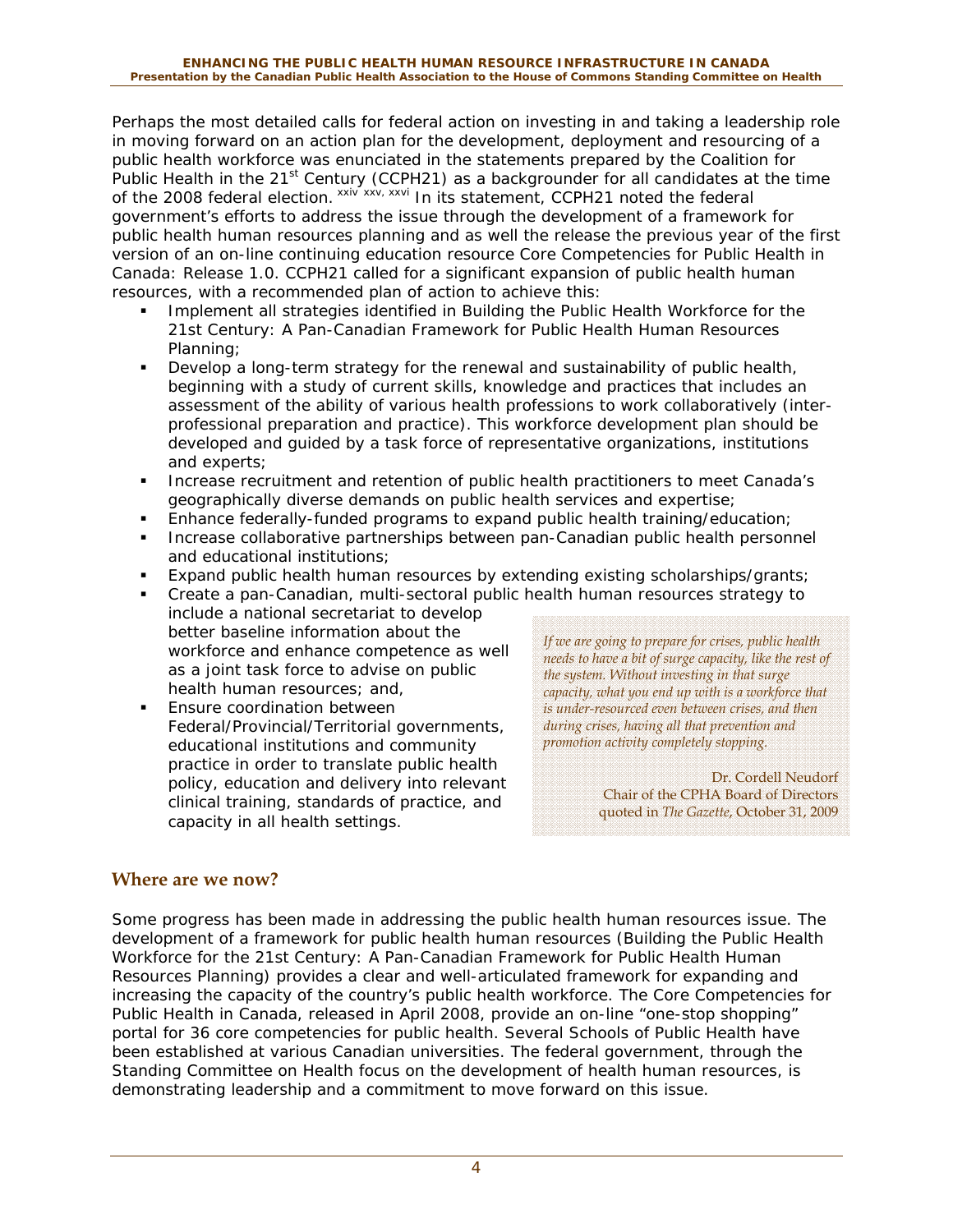As a witness remarked to this Committee back in March 2008, a strategy exists, but it needs our full attention, all stakeholder buy-in, prioritized funding, and most of all, pan-Canadian coordination. Many health sector organizations and associations have made a similar plea to the federal government and its representatives for several years: while the federal government has invested many millions of dollars on health human resource studies, commissions and the like, a population health needs-based health human resources planning strategy that puts the right people, adequately resourced, in the right place at the right time to do the right thing, is lacking. xxvii A supply-based model for planning of health human resources predominates, focusing more on the facility-based provider-side part of the equation rather than understanding and responding to the conditions that create health problems.

The *Pan-Canadian Framework for Public Health Human Resources Planning* (also known as the Pringle/Emerson report) contains a framework for planning public health human resources for Canada (see Annex A). It is based on a systematic building block model, using a population health needs-based analysis to define public health human resource needs (the demand side of the equation). CPHA supports the full implementation of the Framework. There remain, however, several critical elements and issues that warrant particular attention:

*i. Taking stock about the application of the Framework*: Work has begun on some elements of the five foundational building blocks that form the base of the framework's pyramid (eg, defining the public health workforce for planning purposes, identification of core public health services, identification and development of modules for core and function-specific public health competencies). A status report on the first five of the framework's ground-level building blocks would be a useful "next step". This would assist in defining what has been achieved to date, what should

*"We also need to match the resources we have to the policy agendas we are talking about. We talk about improving population health, moving to more disease prevention and so on, yet we're utilizing most of our health care providers in the disease management basket, rather than looking at which of our health care providers really could add and advance the health promotion agenda, the population focus, and so on."* 

Dr. Jeanne Besner Chair, Health Council of Canada in her presentation to the Standing Committee on Health, Evidence related to health human resources. April 23, 2009

be done next, what information is missing and needs to be generated, and the challenges faced to complete the task at hand;

*ii. Defining what constitutes a "public health" approach and practice*: There exists a significant variation across the country as to what constitutes public health services, approaches and practice. Some services are carried out as part of public health in one province. In others, they are implemented through other components of the health care system. The range of public health services also varies across the provinces and territories. Some services are offered in certain provinces and not others. The overall investment in public health services also varies across the provinces and territories. As pointed out in a recent CIHI document, a challenge in defining public health accounts in Canada is the inconsistency as to what provinces report as public health services and how they categorize and report on public health expenditures.<sup>xxviii</sup> There is considerable variation across provinces and territories in terms of immunization coverage, rates of inspections, the nature and scale of health promoting activities and programs, and chronic disease prevention and control. In some locations, staff providing public health services are also responsible for providing other types of medical services, be it acute care, occupational health nursing service, or even nurse practitioner service, thereby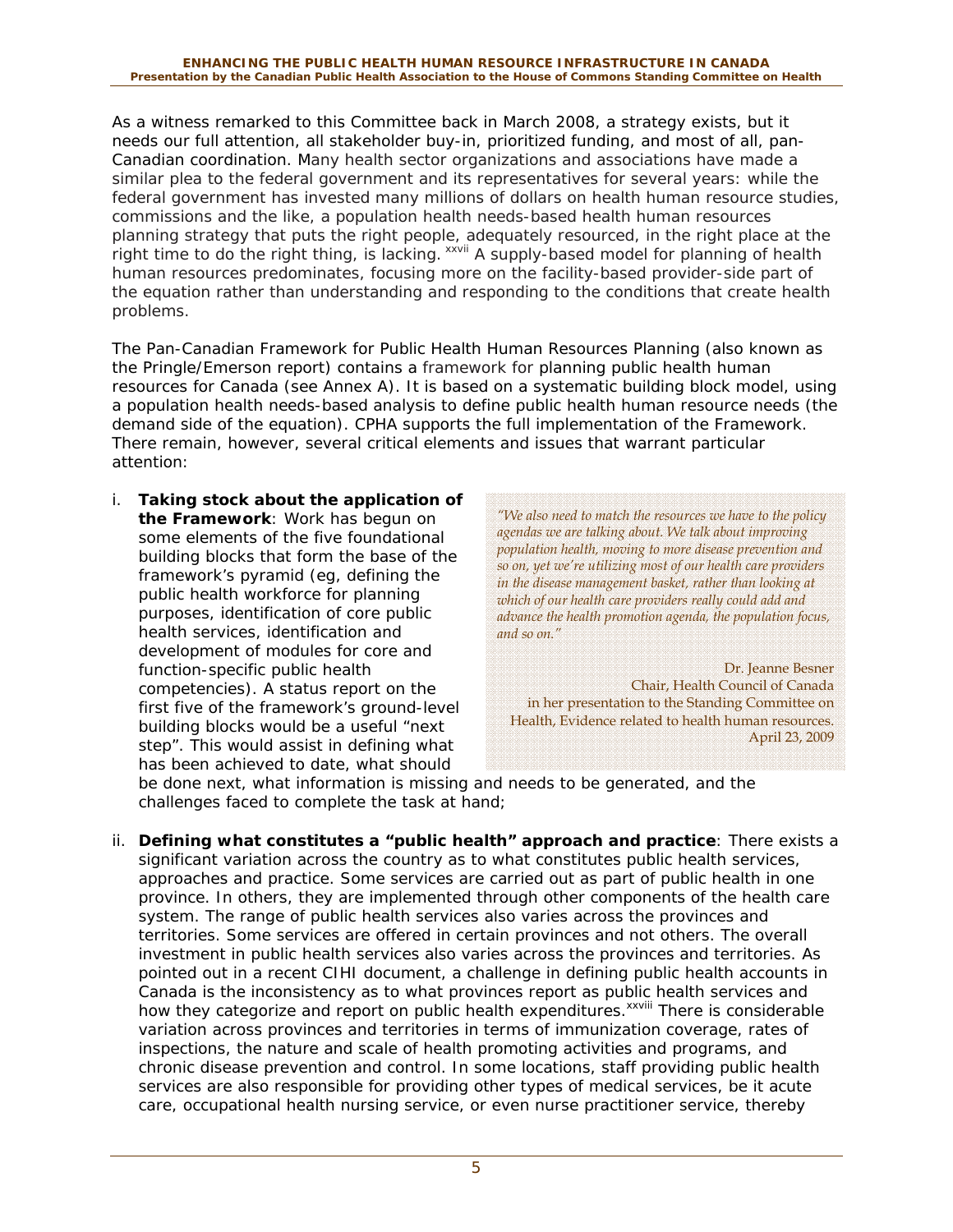further diluting the capacity to provide much-needed public health services. While a large proportion of what can be defined as the public health workforce in Canada is composed of physicians and nurses, a recent study noted that little is known about the numbers, qualifications, and professional activities of physicians who work in "public health", let alone the myriad of other health sector and non-health sector disciplines. xxix The Joint Task Force on Public Health Human Resources Planning (2005) listed 12 regulated and 14 non-regulated providers of public health services. It also points out the complex nature of the workforce, the highly inter-professional nature of practice and that a number of public health functions can be performed by a variety of practitioners.<sup>xxx</sup>

*iii. Increasing public health competence, qualifications and accreditation*: Canada has a shortage of appropriately trained workers at all levels in public health. Many current front-line practitioners are physicians and public health nurses, but the workforce also comprises other disciplines and areas of specialization (e.g. health inspectors, nutritionists, health promoters, community development specialists, public health dentists, researchers, epidemiologists). Front line practitioners require a broad range of skills and knowledge to allow them to work effectively on increasingly complex public health issues. However, there are few resources dedicated to addressing their continuing education needs. The picture at management and leadership levels is similar. This was the situation as noted back in 2005. $x$ <sup>xxxi</sup>

Engaged, prepared and proactive staff that are educated, trained, qualified and competent is an essential element of a fully functional and effective public health system.<sup>xxxii</sup> Besides the educational programs offered by universities and community colleges, there are now a few continuing education opportunities in public health. One on-line continuing education (CE) program is offered through the Public Health Agency of Canada. It would be helpful to learn what has been the uptake of these courses, and how trainees have put into practice what they have learned through the CE opportunities. This requires coordination between Federal/Provincial/ Territorial governments, educational institutions and community practice in order to translate public health policy, education and delivery into relevant clinical training, standards of practice, and capacity in all health settings.

A well-trained and competent workforce is needed to respond in a timely and effective manner to the population's health. Canada needs to increase the range of disciplines involved such as licensed practical nurses, community health workers, technicians, assistants to various professional staff to provide more entry level positions in public health and get away from what can be called an "over-professionalization" trend. By investing in both core and ancillary public health positions, the health system could then use the professional health practitioners more appropriately to their full and unique scope of practice. People interested in public health as a career choice should have entry level positions from which they can branch out, with appropriate training, to other areas of public health, should they so desire.

*iv. Increasing the pool of public health practitioners:* The aging of the country's "public health workforce" is an issue that warrants immediate attention. As noted by a witness in March 2008 before the House of Commons Standing Committee on Health review of the 10-year plan to strengthen health care, the average age of individuals in health occupations was 41.9 years in 2005 – 2.3 years older than the average age of the general Canadian workforce. Over the next five years, 1/5 of physicians and 1/3 of nurses will be ready to retire. Although there is no evidence to date, local anecdotal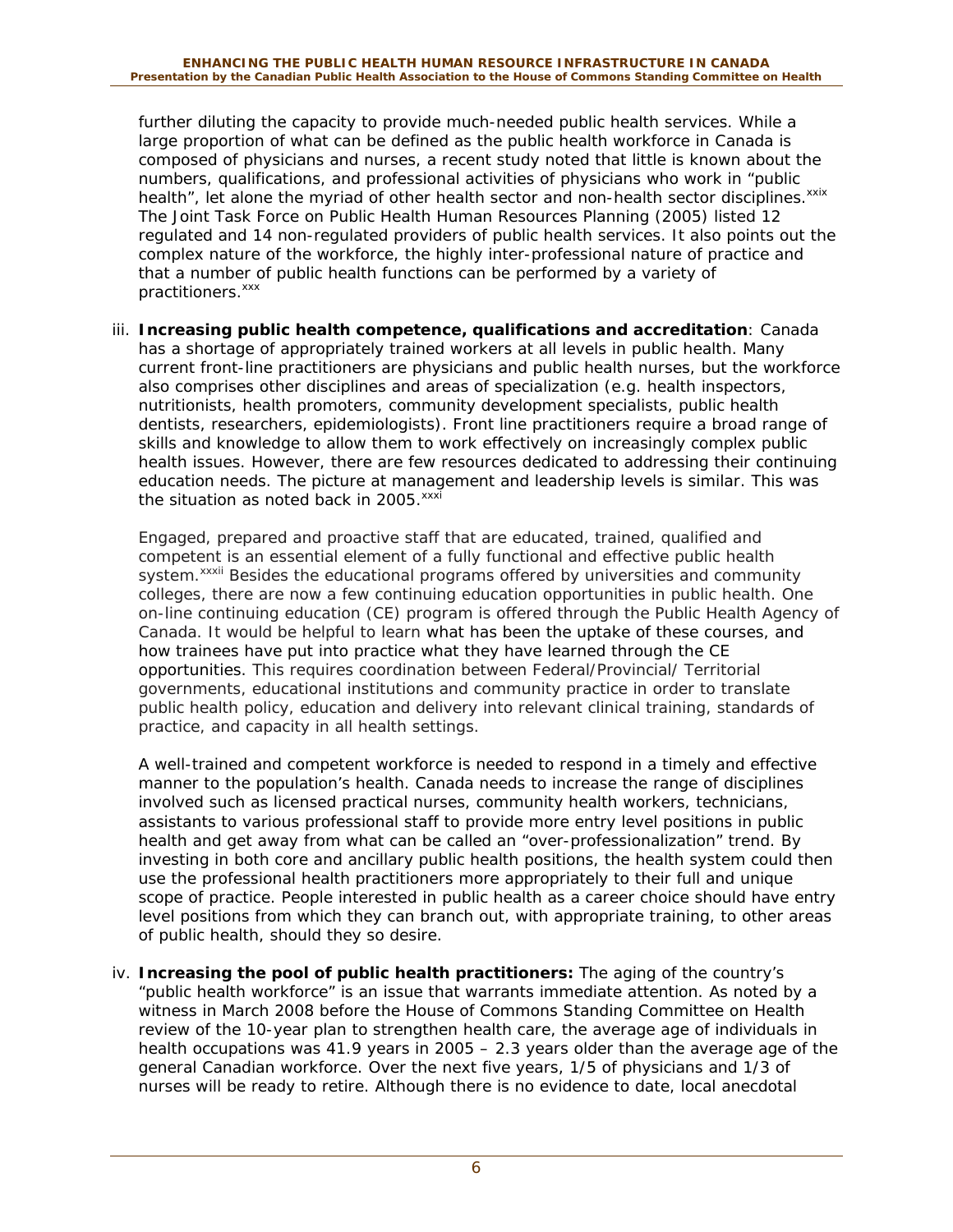information from the field indicates that this is equally true for the public health workforce.

There exists a "salary gap" between public health physicians and other specialists. This gap does affect career choice. Public health physicians and other practitioners make decisions that affect the health of thousands of people at a time, often facing high stress situations, yet they are paid at a fraction of the salary of a surgeon or medical specialist who only deals with individual patients. It speaks to the implicit undervaluing of this field of practice, and leads to the perception among doctors that this is not a field of practice that is attractive or important.

Increasing the pool of qualified public/population health professionals and practitioners by making public health a career choice for young professionals is one means of responding to this situation. Efforts have been made in recent budgets to expand and increase scholarship support for post-secondary training. But, as a recent study pointed out, some challenges exist. The heavy debt burden of students graduating from university affect career choice. The salaries offered for "public health" positions are insufficient to pay off the debt load quickly. There is little understanding about public health and the role of a public health practitioner, at times perceived as "unglamorous" when compared to other medical specialties.<sup>xxxiii</sup> Putting into place that encourage and facilitate the decision of young people to choose public health as a career would be an important step forward.

Several universities now offer undergraduate and post-graduate training in public health. It would be useful to assess whether and how the new Schools/Departments of Public Health are contributing to expanding the pool of qualified public health professionals. These programs are just getting started, and they are enrolling students with little regard to the needs of the field of practice of public health. Also, many of these programs encourage enrollment by a large proportion of international students that pay higher tuition. These schools and programs should be listening closely to the needs of the public health system as to the types of professionals needed, with the right balance between re-entry positions and distance education to upgrade skills in the existing workforce, and turning out new graduates who are ready to take up positions in the workforce.

*v. Addressing the capacity of the public health system to deal with multiple events simultaneously*: Just as the 2003 SARS situation demonstrated, last year's H1N1 pandemic highlighted the capacity limitations of the country's public health system. The system responded well to the two waves of H1N1 that arrived on our country's shores. Nevertheless, the redeployment of staff and resources to deal with it

*The concept of surge capacity must be based on a sufficiency of capacity for business as usual, thereby allowing effective redirection of resources in times of need.* 

Testimony of CPHA to the National Advisory Committee on SARS and Public Health, 2003

came at the cost of other public health activities. Public health human resources were stretched to the limit. Not only did they deal with the largest-scale urgent national immunization program, with public health workers across the country largely deployed to the H1N1 campaign, some of their usual activities have been postponed or cancelled. xxxiv Once the H1N1 situation was under control, public health workers had to deal with the backlog and reschedule missed public health services and appointments. In fact, some of these services will never be caught up. We await an assessment of the impact that the HINI situation will have on the cohort of people affected by deferred, delayed or cancelled public health interventions (missed or delayed screening, lower coverage rates,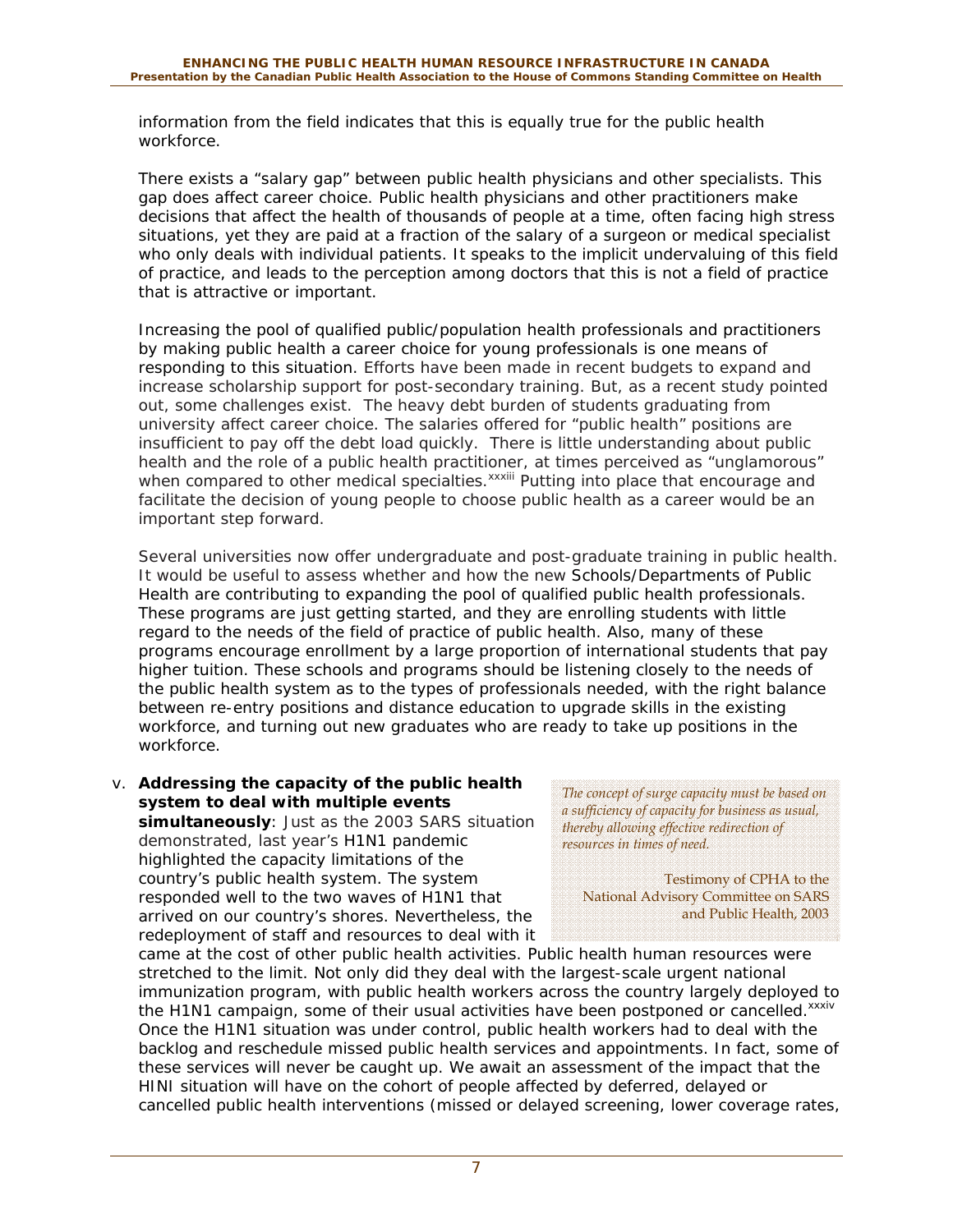prevention campaigns dropped or delayed). Had any additional demands been placed on the public health system, the result could have been "system collapse".<sup>xxxv</sup> The public health system was stretched to its response limit. There was no surge capacity.

*vi. Promoting the application and expansion of inter-sectoral action for health*: The very nature of public health, being based on a population health approach, requires coordination, collaboration and integration/inter-sectoral action to achieve the goals of good health and health equity. Although the creation and application of public health human resource development and deployment strategies will be done jurisdiction by jurisdiction (given the provincial jurisdiction in areas of education and health care/social services), we can and should promote improved means of sharing information and examples about "what works" and "how it works". Collaborative public health practice is an essential means of ensuring "better practice" for better health.

### **The Road Ahead: Completing the Application of the Pan-Canadian Public Health Human Resources Planning Framework**

The framework exists. The challenge before us is to implement it fully and quickly, with well-defined timelines for achieving key milestones and the definition of roles and responsibilities of key players. The framework also needs leadership, championing and stewardship. It needs political and organizational commitment to get the job done, including adequate resources over a realistic time horizon. It also requires the active collaboration and cooperation among all levels of government, among both the governmental and non-governmental sectors, and across all professions that comprise what is defined as the "public health workforce", including those from outside the traditional health sector who have a significant influence on human health.

As remarked by the WHO in a 2004 report, although most health systems spend the majority *We are concerned that its [the pan-Canadian Framework on Health Human Resources] implementation is not receiving the attention and support from all stakeholders that it must have, to succeed. Canada requires multi-stakeholder coordination of HHR activities that transcends both geographic and political boundaries to address the critical issues related to HHR. A strategy exists. It needs our attention, all stakeholder buy-in, prioritized funding, and most of all, pan-Canadian coordination.* 

Pamela Fralick, President & CEO Canadian Healthcare Association remarks to the House of Commons Standing Committee on Health on its review of the 10-year plan to strengthen health care March 13, 2008

of their funds on the health workforce, there is a paradoxical absence of policy or programmatic discourse on this critical resource. Moreover, the workforce has suffered from being regarded as a recurrent cost that is to be minimized, rather than as a valued asset that enriches the system.<sup>xxxvi</sup>

The Canadian Public Health Association, as its contribution to moving forward the full implementation of the *Pan-Canadian Framework for Public Health Human Resources Planning*, makes the following recommendations:

1. The federal government continue its leadership to implement the pan-Canadian public health human resources strategy that has been developed, with the funding required (in collaboration with the provinces and territories) to achieve its goals and objectives. The recently-reactivated Public Health Human Resource Task Group (PHHR TG) is one such mechanism;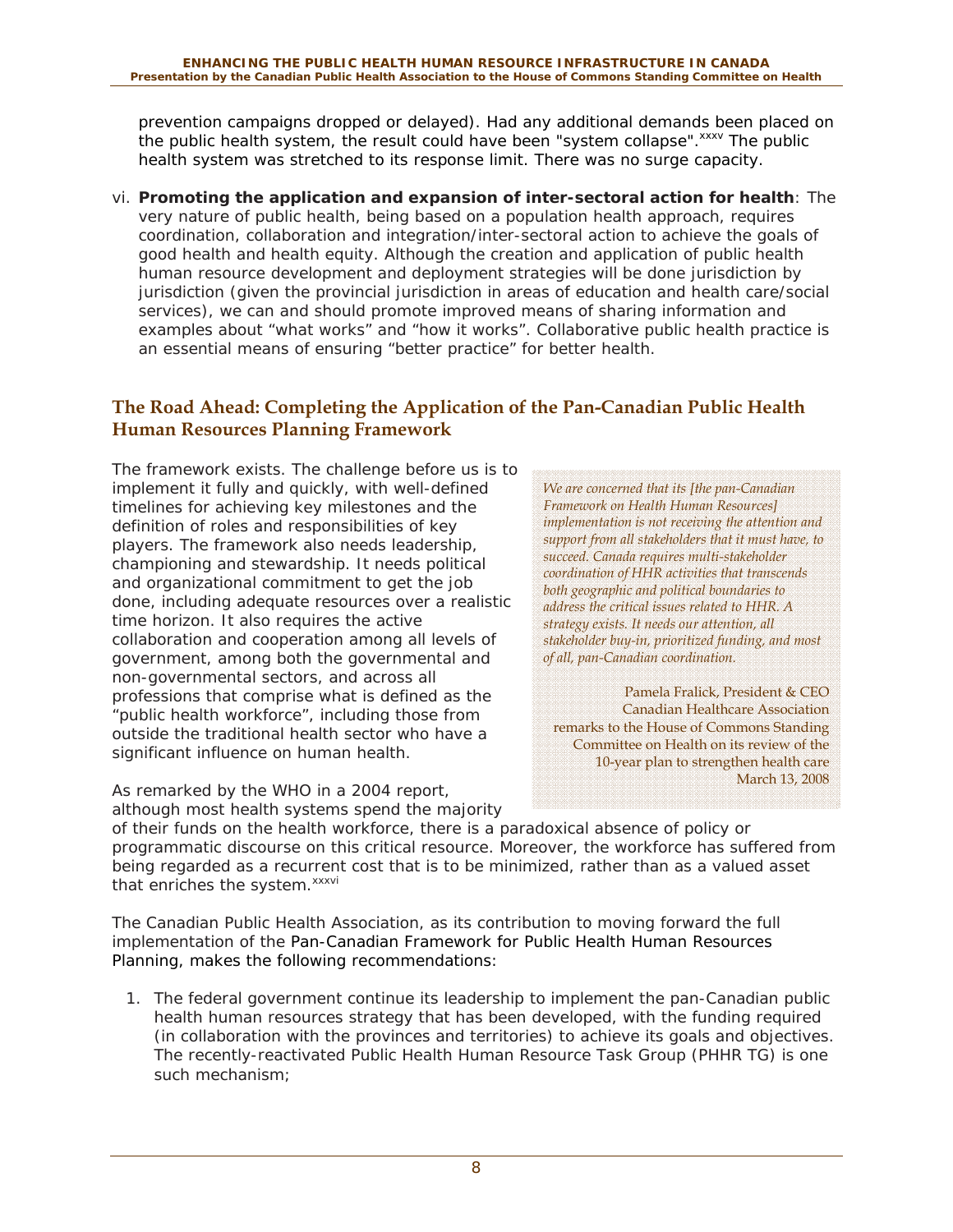- 2. Implement all the "building blocks" identified in the Framework, including defining what constitutes a public health workforce as well as a pan-Canadian public health approach and public health practice;
- 3. Invest in continuing education and other training opportunities for public health practitioners;
- 4. Expand the scale and increase support through federally-funded scholarship programs to students pursuing studies in the health sciences and particularly in public health/population health and increase support to the country's three research granting councils;
- 5. Invest in and ensure an adequate number of public health providers who are able to deal with different types of crises, but between crises, allow them to work on disease prevention and health promotion activities above our current baseline. This could include the creation of a corps of experienced public health practitioners (a national public health "reserve corps") who could be called upon in emergency situations and mobilized at short notice to supplement the existing public health workforce within public health units and Federal/Provincial/Territorial Ministries and public health agencies.
- 6. Create a National Public Health Infrastructure Fund. The intent of this targeted investment would be to assist public health units across the country to hire additional staff, purchase equipment and supplies and to implement the programs required to meet their client populations' present needs and their potential surge capacity needs. An alternative approach could be a transfer payment scheme dedicated to public health that demands a certain percentage of matching dollars from the provinces and territories in order to ensure a stable level of funding for the public health system across the country,

### **Concluding Remarks**

Public health human resources are an essential component of the country's health system. At present, the public health workforce is stretched to the limit. There is no surge capacity should multiple events occur that require immediate and simultaneous response by the public health system.

A public health human resource framework exists, and has been in place for a few years. What is required urgently is a strong political commitment and leadership by the federal government to implement fully this framework with committed funding. Follow-through is also required by the federal, provincial and territorial governments and other jurisdictions that fund public health services to expand and support over the long term (1) a robust and adequately-resourced public health workforce; (2) promotion of public health as a career choice; (3) investment in the future generation of public health professionals and allied workers; and (4) transparent and regular monitoring and feedback on progress made in building a robust and sustainable public health workforce.

The time to implement a national, pan-Canadian public health human resource development program is upon us and has to be acted upon. CPHA is ready to assist in making this national endeavour a reality.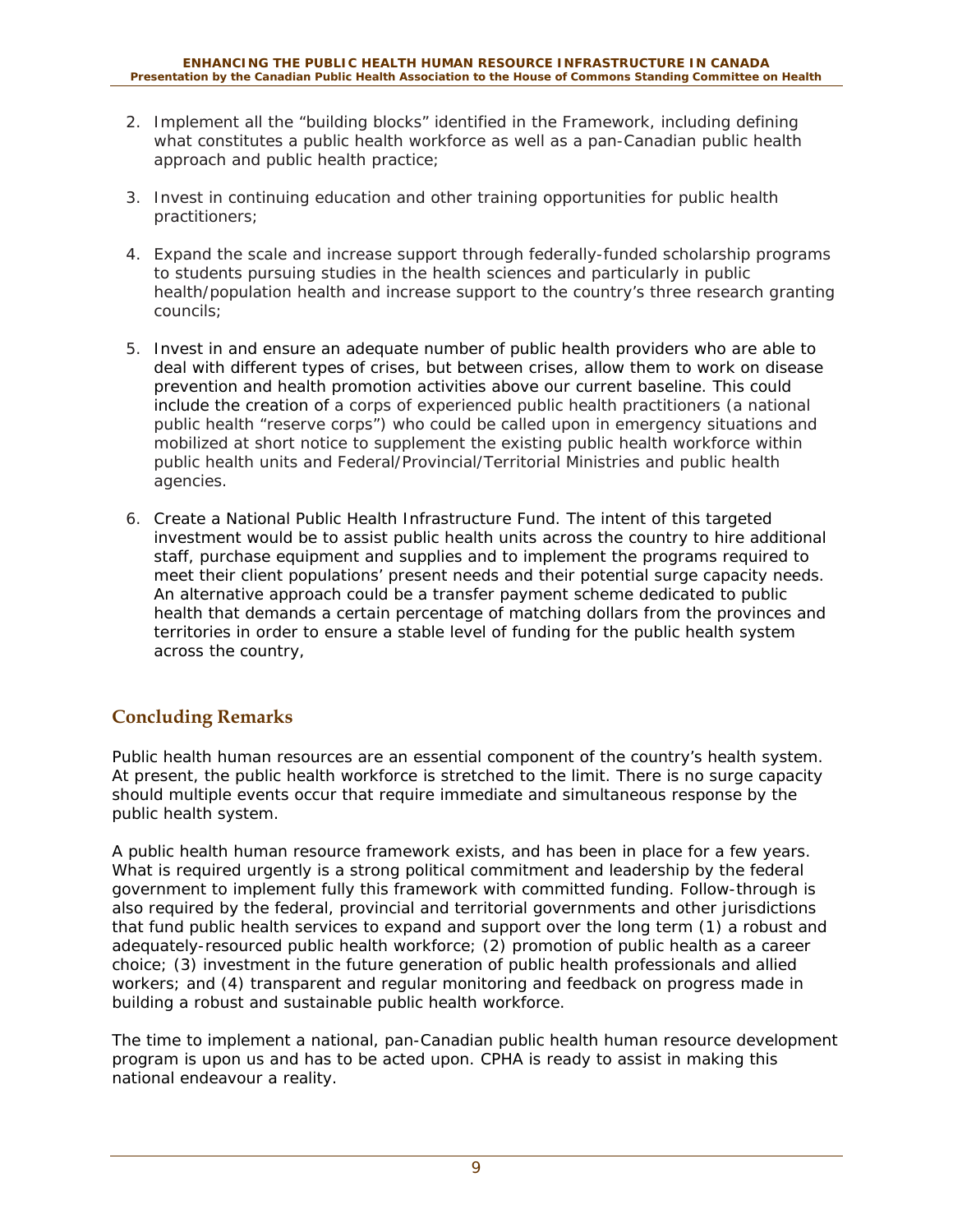



A Pan-Canadian Framework for Public Health Human Resources Planning, October 2005. page iv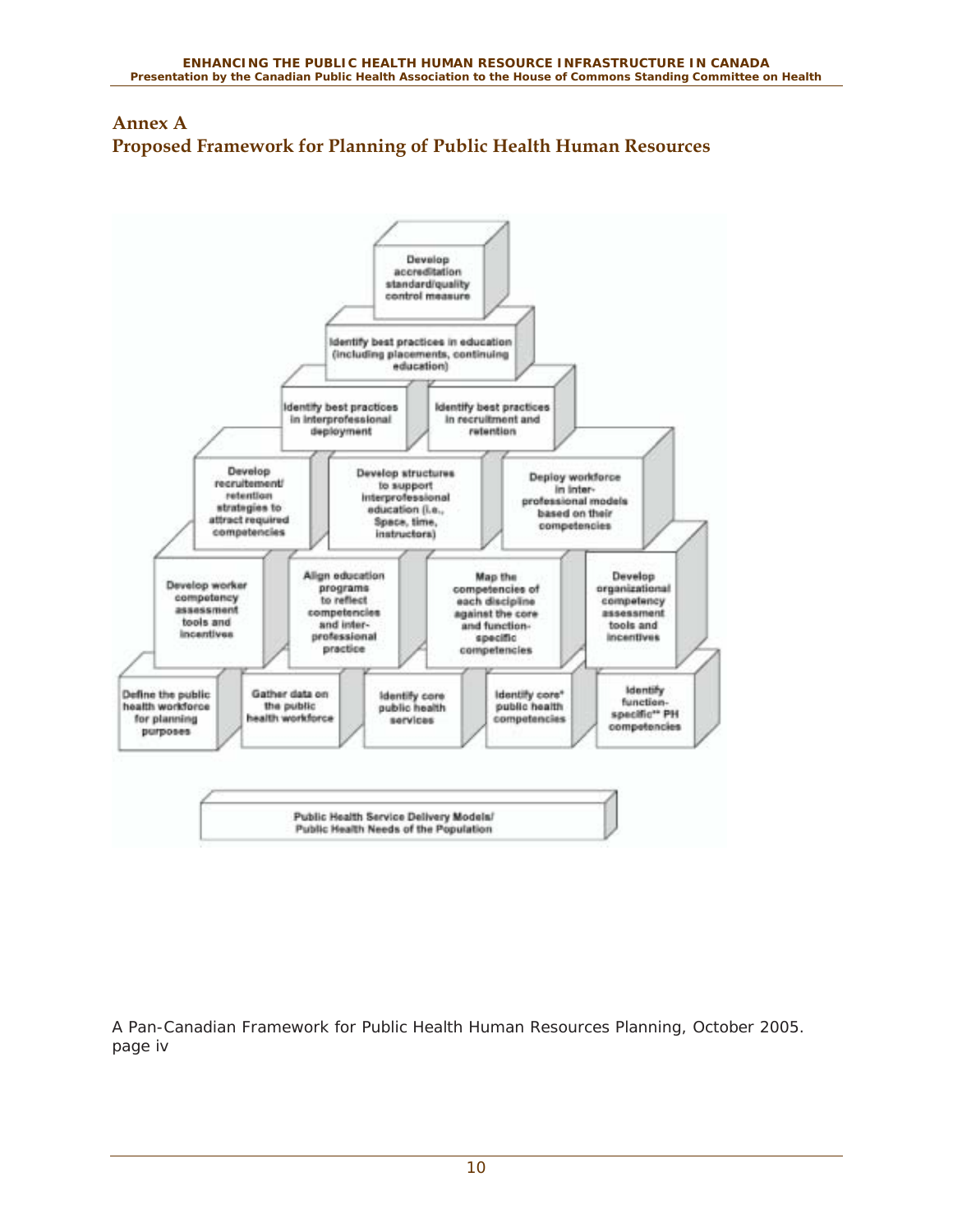#### **Endnotes**

- $\overline{a}$ i World Health Organization. *World Report on Knowledge for Better Health: Strengthening Health Systems*. Geneva, 2004, p. 14
- <sup>ii</sup> Chief Public Health Officer. *Report on the State of Public Health in Canada 2008*. Public Health Agency of Canada, June 2008
- iii Canadian Public Health Association. *Public Health in the Public Interest. Submitted to the House of Commons Standing Committee on Finance*. September 2003
- <sup>iv</sup> David Butler-Jones. A Reflection on Public Health in Canada: Applying Lessons Learned for the Next Century of Public Health Practitioners. *Can J Public Health*, May/June 2009; 100(3): 165-6.
- v Proceedings and Recommendations of the Expert Working Group on Emerging Infectious Disease Issues Lac Tremblant Declaration. *Canadian Communicable Diseases Report*. 1994; 20(S2)
- vi Advisory Committee on Public Health. *Survey of Public Health Capacity in Canada: Technical Report. Report to the Federal Provincial Territorial Deputy Ministers of Health*, February 2001.
- vii Canadian Public Health Association. *The Future of Public Health in Canada. CPHA Board of Directors Discussion Paper*, October 2001

 Canadian Public Health Association. *Creating Conditions for Health, a brief submitted to the Commission on the Future of Health Care in Canada*, October 2001

- viii Standing Senate Committee on Social Affairs, Science and Technology, *Reforming Health Protection and Promotion in Canada: Time to Act*, Fourteenth Report, 37th Parliament, 2nd Session, November 2003
- <sup>ix</sup> Health Canada. *Learning from SARS Renewal of Public Health in Canada A report of the National Advisory Committee on SARS and Public Health*, October 2003
- x Health Council of Canada. *Modernizing the Management of Health Human Resources in Canada: Identifying Areas for Accelerated Change*. Report from a National Summit. June 23, 2005
- xi Health Canada. *2003 First Minister's Accord on Health Care Reform*. Cited at http://www.hc-sc.gc.ca/hcssss/delivery-prestation/fptcollab/2003accord/index-eng.php

 Health Canada. *First Minister's Meeting on the Future of Health Care 2004*. Cited at: http://www.hcsc.gc.ca/hcs-sss/delivery-prestation/fptcollab/2004-fmm-rpm/index-eng.php

- Federal/Provincial/Territorial Advisory Committee on Health Delivery and Human Resources (ACHDHR). *A Framework for Collaborative Pan-Canadian Health Human Resources Planning*. September 2005 (Revised March 2007)
- xiii The Joint Task Group on Public Health Human Resources. Building the Public Health Workforce for the 21<sup>st</sup> Century: a Pan-Canadian Framework for Public Health Human Resources Planning. Advisory Committee on Health Delivery and Human Resources/Advisory Committee on Population Health and Security, October 2005.
- xiv Task Force Two. *A Physician Human Resource Strategy for Canada*. March 2006.
- xv The Nursing Sector Study Corporation. *Building the Future: An integrated strategy for nursing human resources in Canada*. Phase II – Final Report. May 2006.
- xvi The Health Action Lobby. *Investing in our most Important Health System Assets People. A Proposal to Establish a National Health Human Resources Infrastructure Fund. A submission to the House of Commons Standing Committee on Finance*, 2010 Pre-Budget Consultations, August 14, 2009
- xvii Canadian Public Health Association. *The Future of Public Health in Canada. CPHA Board of Directors Discussion Paper*, October 2001
- xviii Canadian Public Health Association. *Creating Conditions for Health, a brief submitted to the Commission on the Future of Health Care in Canada*, October 2001
- xix Canadian Public Health Association. *CPHA Advisory Council Environmental Scan*. 2007 (internal document)